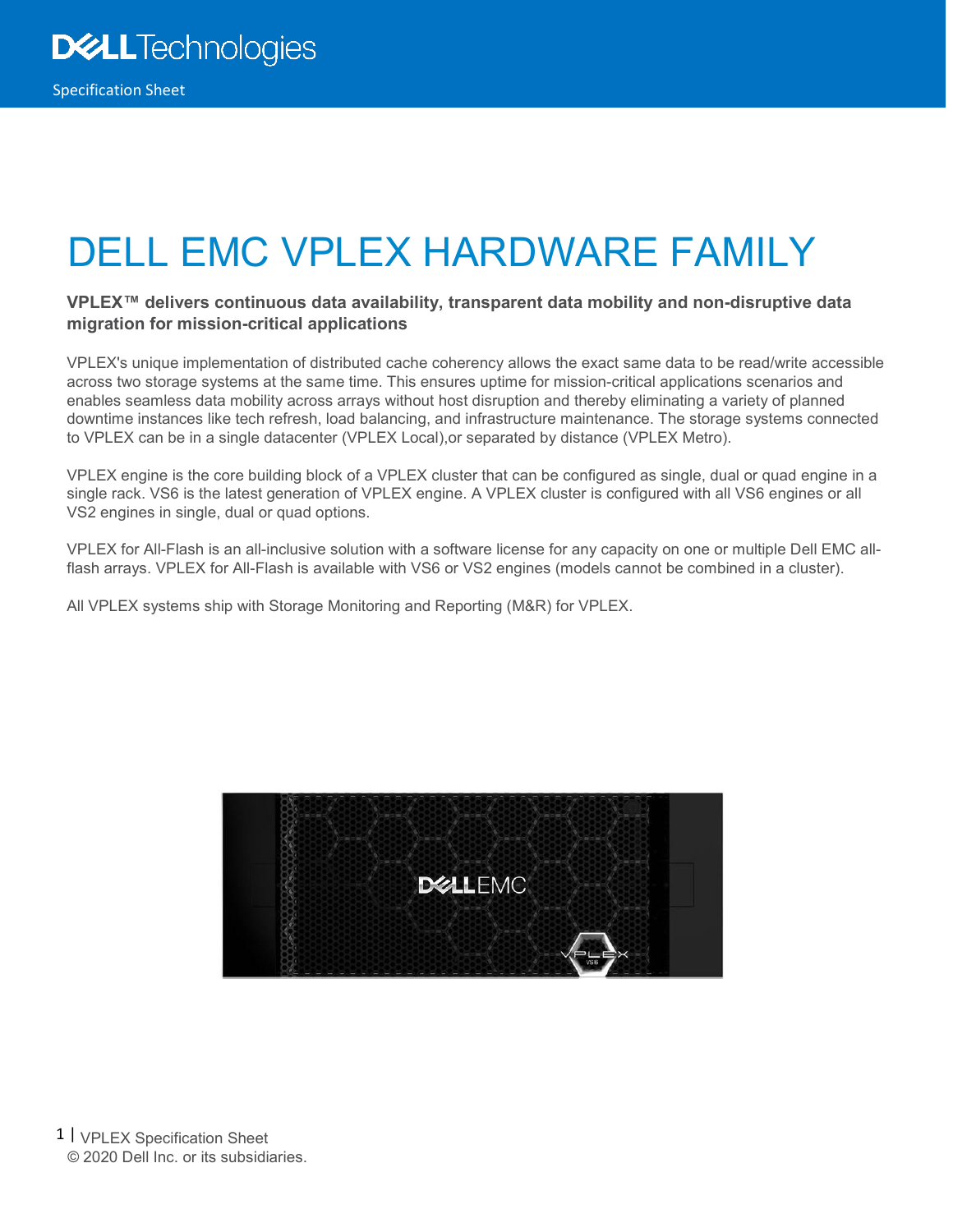# Specifications Management

HTML5-based graphical user interface (GUI) ; REST API v2

Command line interface (CLI)

10/100/1,000 Ethernet port/LAN connectivity

VS2 Platform: In rack 1RU server external to VPLEX engine

VS6 Platform: Embedded two Management Module & Control Station (MMCS) in VS6 base engine with internal storage

All VPLEX systems ship with Storage M&R for VPLEX

#### Systems Capacities

|                       | <b>VS2</b> |              | VS <sub>6</sub> |              |  |
|-----------------------|------------|--------------|-----------------|--------------|--|
|                       | Local      | <b>Metro</b> | Local           | <b>Metro</b> |  |
| Max. Virtual Volumes  | 8,000      | 16,000       | 12,000          | 24,000       |  |
| Max. Storage Elements | 8,000      | 16,000       | 12,000          | 24,000       |  |
| Number of Initiators  | 1,600      | 3,200        | 1,600           | 3,200        |  |

# VPLEX Engine Cluster Configuration

|                                        | <b>VS2</b>     |                                  |      | <b>VS6</b>                              |                                   |                |                |
|----------------------------------------|----------------|----------------------------------|------|-----------------------------------------|-----------------------------------|----------------|----------------|
|                                        | Single         | Dual                             | Quad |                                         | Single                            | Dual           | Quad           |
| Number of engines per<br>cluster       | $\overline{A}$ | $\overline{2}$                   | 4    | Number of engines per<br>cluster        |                                   | $\overline{2}$ | $\overline{4}$ |
| Front end 8Gb/s Fibre<br>Channel ports | 8              | 16                               | 32   | Front end 16Gb/s Fibre<br>Channel ports | 8                                 | 16             | 32             |
| Back end 8Gb/s Fibre<br>Channel ports  | 8              | 16                               | 32   | Back end 16Gb/s Fibre<br>Channel ports  | 8                                 | 16             | 32             |
| <b>WAN</b> communication               |                | MetroIP 10GigE or MetroFC 8Gb FC |      | <b>WAN</b> communication                | MetroIP 10GigE or MetroFC 16Gb FC |                |                |
| Intra-engine<br>communication          |                | 8Gb/s FC                         |      | Intra-engine<br>communication           | Infiniband, 40Gb/s                |                |                |
| Intra-engine<br>communication switch   |                | 8-port 8Gb/s FC switch           |      | Intra-engine<br>communication switch    | 12-port 40Gb/s Infiniband switch  |                |                |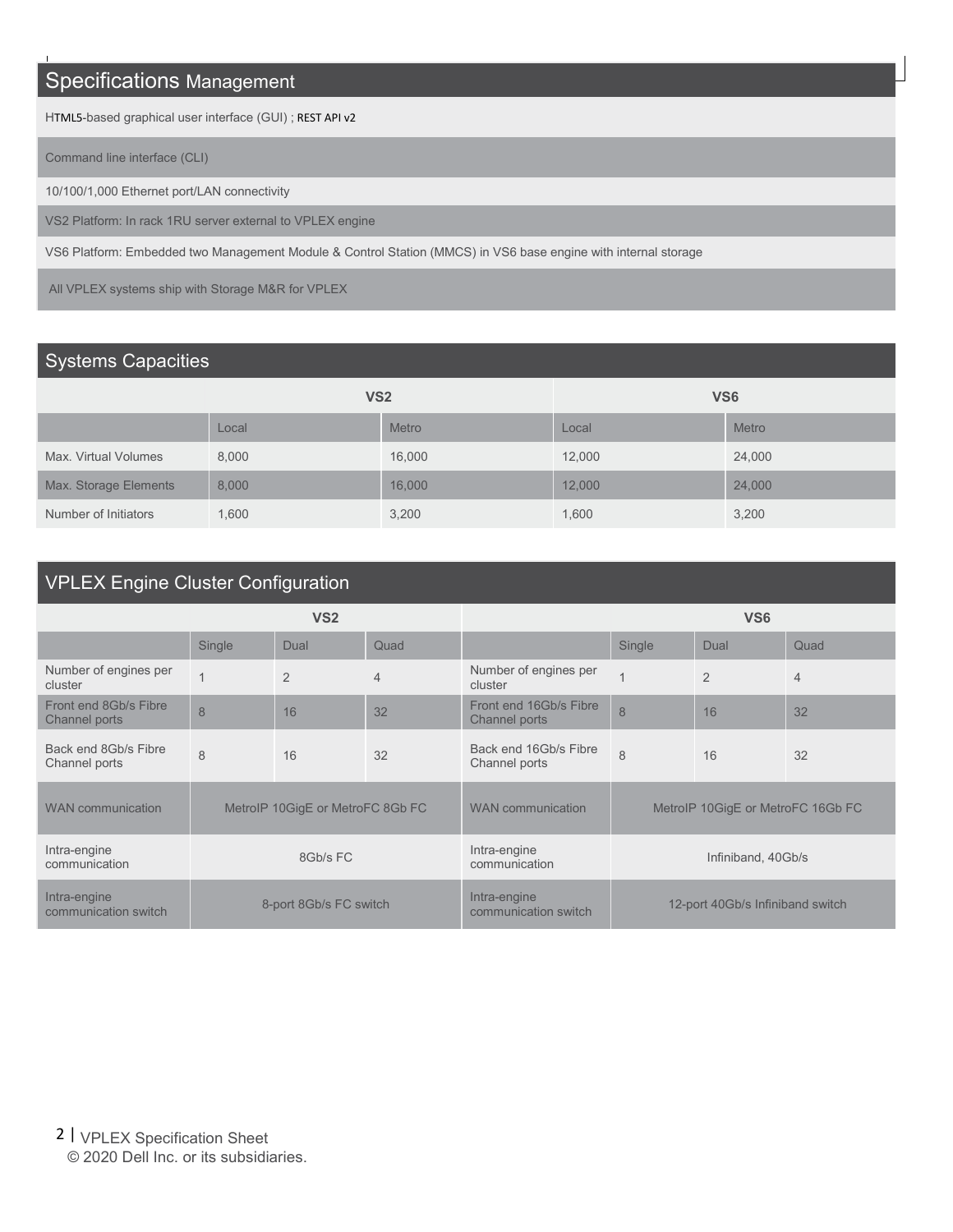#### Power Cabling

|--|--|

| <b>Connector</b>    | <b>Operating Voltage and Frequency</b> | <b>Service Type</b>  | <b>Region</b>                    |
|---------------------|----------------------------------------|----------------------|----------------------------------|
| NEMA L6-30P         | 200-240 VAC and 50-60 Hz               | 30-amp, single-phase | North America, Japan             |
| IEC 309 332P6       | 200-240 VAC and 50-60 Hz               | 32-amp, single-phase | International (except Australia) |
| CLIPSAL P/N 56PA332 | 200-240 VAC and 50-60 Hz               | 32-amp, single-phase | Australia                        |
| Russellstoll 3750DP | 200-240 VAC and 50-60 Hz               | 30-amp, single-phase | North American, Japan            |
|                     |                                        | <b>VS6</b>           |                                  |
| <b>Connector</b>    | <b>Operating Voltage and Frequency</b> | <b>Service Type</b>  | <b>Region</b>                    |
| NEMA L6-30P         | 200-240 VAC and 50-60 Hz               | 30-amp, single-phase | North America, Japan             |
| IEC 309 332P6       | 200-240 VAC and 50-60 Hz               | 32-amp, single-phase | International (except Australia) |
| CLIPSAL P/N 56PA332 | 200-240 VAC and 50-60 Hz               | 32-amp, single-phase | Australia                        |
| Russellstoll 3750DP | 200-240 VAC and 50-60 Hz               | 30-amp, single-phase | North America, Japan             |
| NEMA L7-30P         | 200-240 VAC and 50-60 Hz               | 30-amp, single-phase | North America, Japan             |

Note: Each AC circuit requires a source connection that can support a minimum of 4800 VA of single-phase, 200-240 VAC input power. For high availability, the left and right sides of the cabinet must receive power from separate branch feed circuits.

### Interoperability

Please see the Dell EMC E-Lab Simplified Support Matrix for details or download the E-Lab Navigator App for iPhone or Android.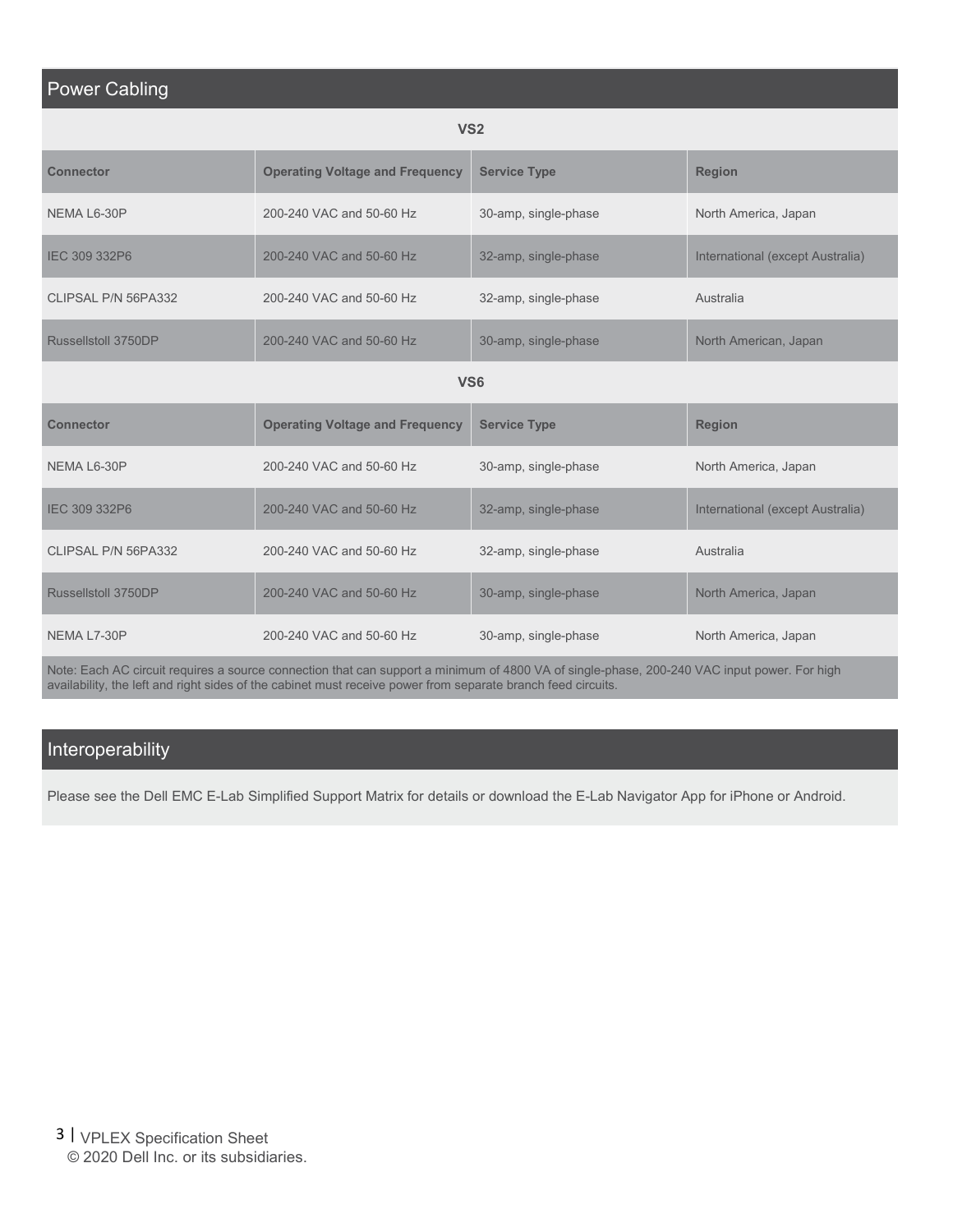## Environmental Specifications

#### **Dimensions**

| VS <sub>2</sub>      |               |             |                                                                           | VS <sub>6</sub> |                   |                                                                           |
|----------------------|---------------|-------------|---------------------------------------------------------------------------|-----------------|-------------------|---------------------------------------------------------------------------|
|                      | Height        | Width       | Depth                                                                     | Height          | Width             | Depth                                                                     |
| <b>VPLEX Cabinet</b> | 75 in (190cm) | 24in (60cm) | 39.37in (100 cm)<br>overall;<br>41.5in (105.4 cm)<br>including front door | 75in (190cm)    | 24in (60cm)       | 39.37in (100 cm)<br>overall;<br>41.5in (105.4 cm)<br>including front door |
| <b>VPLEX Engine</b>  |               |             |                                                                           | 6.97in (17.7cm) | 18.87in (47.92cm) | 30.62in (77.77cm)                                                         |

\* The VS6 engine requires a front and rear EIA RS310-compliant 19-in. NEMA rack with 38- in. minimum rack depth and cannot be installed in a Dell EMC provided VS2 rack. Please refer the VS6 hardware setup guide for more information.

| Weight                       |                             |                    |
|------------------------------|-----------------------------|--------------------|
|                              | <b>VS2</b>                  | VS <sub>6</sub>    |
| <b>Single Engine Cluster</b> | 754 lb (342 kg)             | 667 lb (302.5 kg)  |
| Dual Engine Cluster          | 1,017 lb (462 kg)           | 852 lb (386.5 kg)  |
| <b>Quad Engine Cluster</b>   | 1,418 lb $(644 \text{ kg})$ | 1086 lb (492.6 kg) |

### Operating Specifications

#### Power and Heat

| <b>VS2</b>                                                                                                                                   |                                         |                           | <b>VS6</b>                              |                           |  |
|----------------------------------------------------------------------------------------------------------------------------------------------|-----------------------------------------|---------------------------|-----------------------------------------|---------------------------|--|
|                                                                                                                                              | <b>Total Power Consumption</b><br>(kVA) | Heat Dissipation (Btu/Hr) | <b>Total Power Consumption</b><br>(kVA) | Heat Dissipation (Btu/Hr) |  |
| Single<br>Engine                                                                                                                             | 0.6                                     | 1.900                     | 1.83                                    | 6.244                     |  |
| <b>Dual Engine</b>                                                                                                                           | 1.29                                    | 4.000                     | 4.03                                    | 13.750                    |  |
| Quad<br>Engine                                                                                                                               | 2.32                                    | 7.200                     | 7.63                                    | 26.034                    |  |
| The power consumption and heat dissipation totals are steady-state maximum operation at 25 $\degree$ C for VS2 and at 35 $\degree$ C for VS6 |                                         |                           |                                         |                           |  |

### Non-Operating Temperature, Humidity and Altitude

| <b>VS2</b>                                     |                               |                                       | VS <sub>6</sub>                               |                               |                                       |
|------------------------------------------------|-------------------------------|---------------------------------------|-----------------------------------------------|-------------------------------|---------------------------------------|
| Temperature                                    | Humidity                      | <b>Altitude</b>                       | Temperature                                   | Humidity                      | <b>Altitude</b>                       |
| $-40 - 149^{\circ}$ F<br>$(-40 - 65^{\circ}C)$ | $10 - 90\%$<br>Non-condensing | 25,000 ft<br>$(7.62 \text{ km})$ max. | $-40 - 149^{\circ}F$<br>$(-40 - 65^{\circ}C)$ | $10 - 90\%$<br>Non-condensing | 25,000 ft<br>$(7.62 \text{ km})$ max. |

4 | VPLEX Specification Sheet

© 2020 Dell Inc. or its subsidiaries.